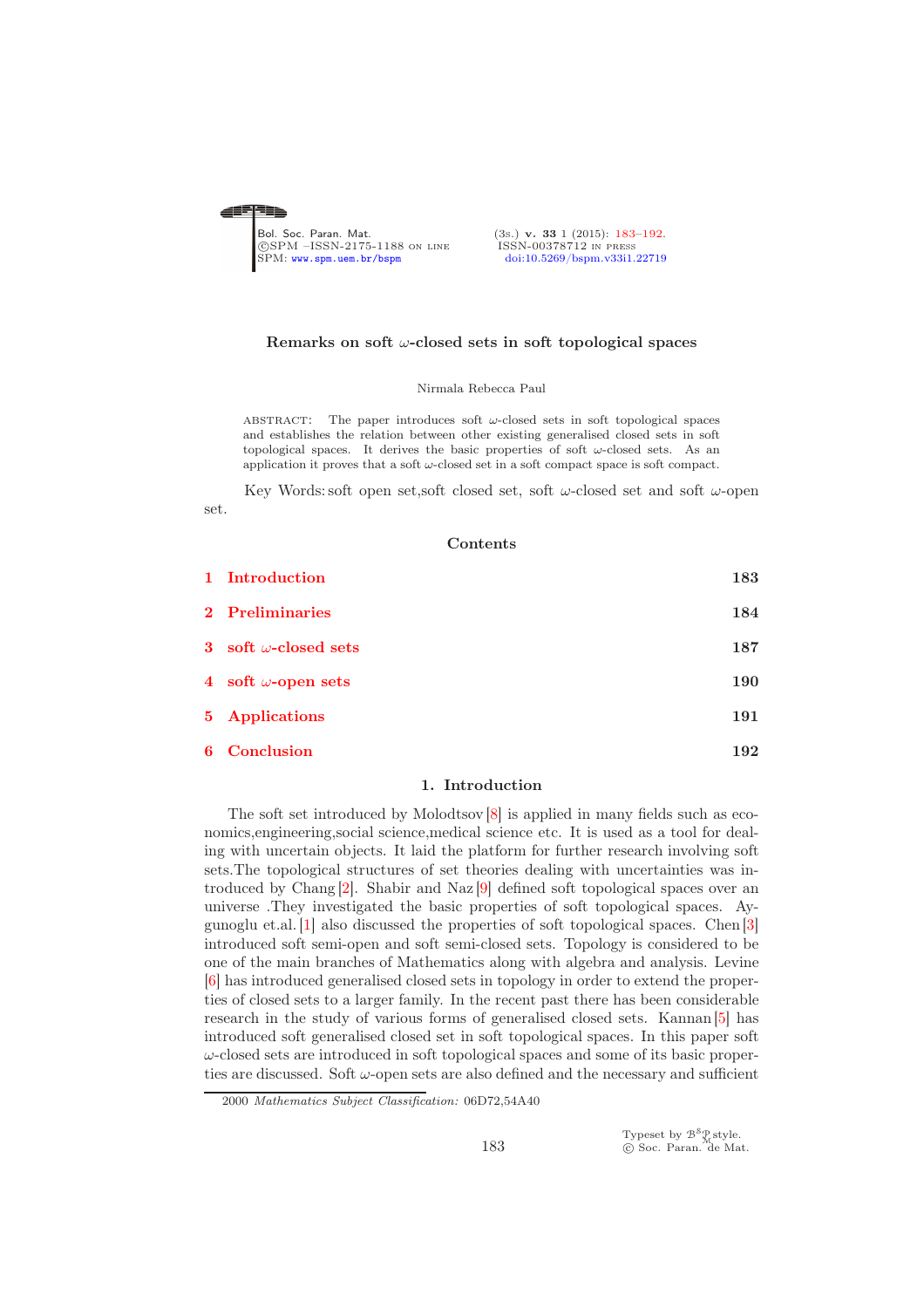<span id="page-1-0"></span>condition for a soft set to be soft  $\omega$ -closed and soft  $\omega$ -open are derived. The soft  $\omega$ -closed set concept has been extended to subspaces.

## 2. Preliminaries

**Definition 2.1.** [\[8\]](#page-9-2) Let X be an initial universe and E be a set of parameters. Let  $P(X)$  denote the power set of X and A be a non-empty subset of E. A pair  $(F, A)$ is called a soft set over X, where F is a mapping given by  $F : A \rightarrow P(X)$ . The family of all soft sets  $(F,A)$  over X is denoted by  $SS(X,A)$  For two soft sets  $(F,A)$ and  $(G, A)$  over a common universe X,  $(F, A)$  is said to be soft subset of  $(G, A)$ if (i)  $F(p) \subseteq G(p)$  for all  $p \in A$ . Symbolically it is written as  $(F, A) \sqsubseteq (G, A)$ . The pair  $(F,A)$  and  $(G,A)$  are soft equal if  $(F,A) \sqsubseteq (G,A)$  and  $(G,A) \sqsubseteq (F,A)$ . Symbolically it is written as  $(F,A)=(G,A)$  [\[8\]](#page-9-2)

**Definition 2.2.** [\[8\]](#page-9-2) Let I be an arbitrary index set and  $\{(F_i, A) : i \in I\} \subseteq$  $SS(X, A)$ . The soft union of these soft sets is the soft set  $(F, A) \in SS(X, A)$ where the map  $F : A \to P(X)$  is defined as  $F(p) = \bigcup \{F_i(p) : i \in I\}$  for every  $p \in A$  and denoted as  $(F, A) = \sqcup \{(F_i, A) : i \in I\}.$ 

**Definition 2.3.** [\[8\]](#page-9-2) Let I be an arbitrary index set and  $\{(F_i, A) : i \in I\} \subseteq$  $SS(X, A)$ . The soft intersection of these soft sets is the soft set  $(F, A) \in SS(X, A)$ where the map  $F : A \to P(X)$  is defined as  $F(p) = \bigcap \{F_i(p) : i \in I\}$  for every  $p \in A$  and denoted as  $(F, A) = \bigcap \{ (F_i, A) : i \in I \}$ 

**Definition 2.4.** [\[7\]](#page-9-9) A soft set  $(F,A)$  over X is said to be null soft set denoted by  $\phi$  if for all  $p \in A$   $F(p) = \phi$ . A soft set  $(F, A)$  over X is said to be an absolute soft set denoted by  $\tilde{A}$  if for all  $e \in A$ ,  $F(e) = X$ .

**Definition 2.5.** [\[8\]](#page-9-2) Let Y be a nonempty subset of X then  $\tilde{Y}$  denotes the soft set  $(Y, E)$  over X for which  $Y(e) = Y$ , for all  $e \in E$ . In particular  $(X, E)$  will be denoted by  $\ddot{X}$ .

**Definition 2.6.** [\[8\]](#page-9-2) The difference  $(H, E)$  of two soft sets  $(F, E)$  and  $(G, E)$  over X denoted by  $(F, E) \setminus (G, E)$  is defined as  $H(e) = F(e) \setminus G(e)$  for all  $e \in E$ .

**Definition 2.7.** [\[9\]](#page-9-4) The relative complement of a soft subset  $(F,E)$  is denoted by  $(F, E)^c$  and is defined by  $(F, E)^c = (F^c, E)$  where  $F^c : E \to P(X)$  is a mapping given by  $F^c(e) = X - F(e)$  for all  $e \in E$ .

**Definition 2.8.** [\[9\]](#page-9-4) Let  $\tilde{\tau}$  be the collection of soft sets over X, then  $\tilde{\tau}$  is said to be a soft topology on X if

- (i)  $\tilde{\phi}$ ,  $\tilde{X} \in \tilde{\tau}$
- (ii)If  $(F, E), (G, E) \in \tilde{\tau}$  then  $(F, E) \sqcap (G, E) \in \tilde{\tau}$
- (iii) If  $\{(F_i, E)\}_{i \in I} \in \tilde{\tau}$ , for all  $i \in I\}$ , then  $\sqcup_{i \in I} (F_i, E) \in \tilde{\tau}$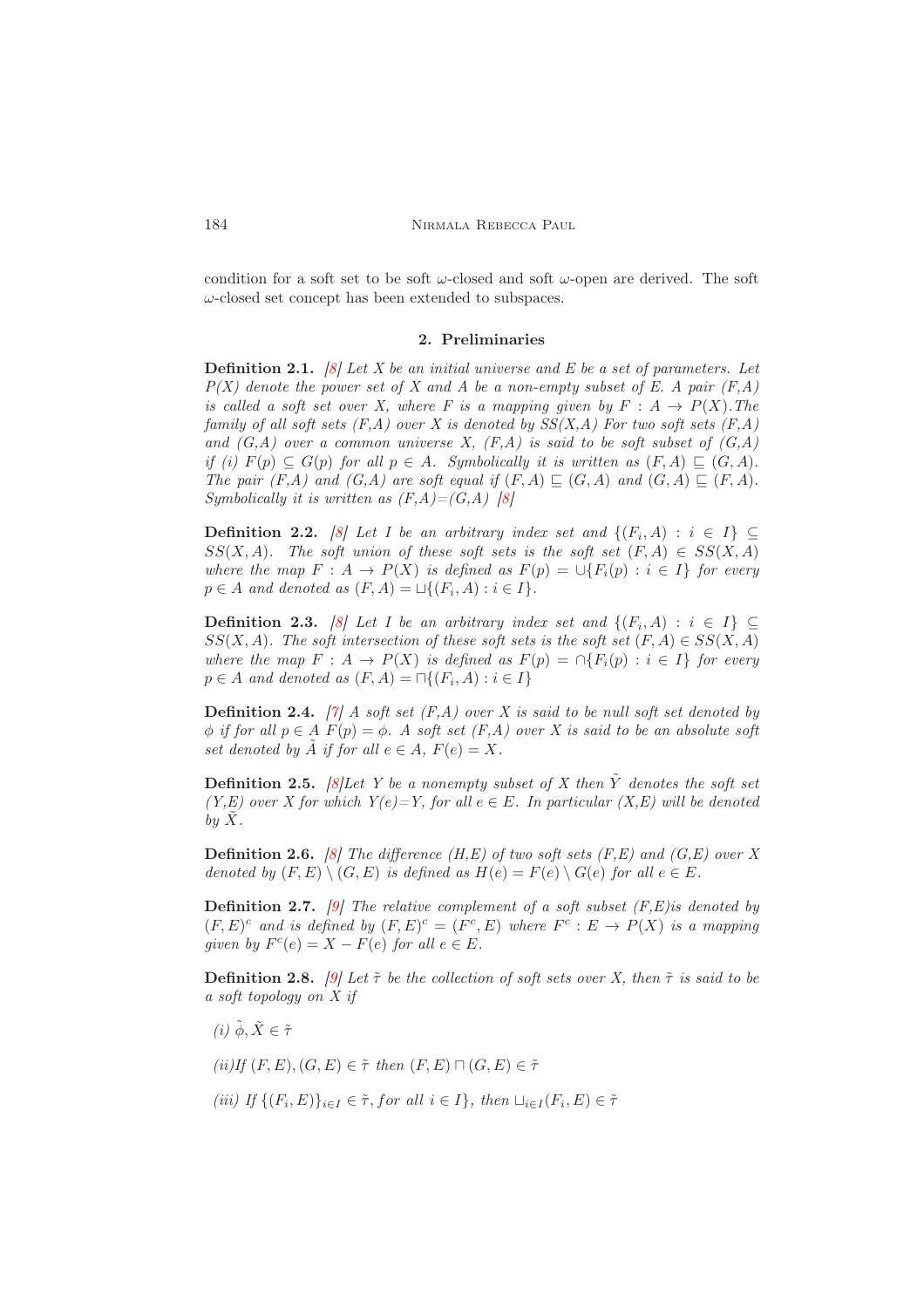The triplet  $(X, \tilde{\tau}, E)$  is called a soft topological space over X. Every member of  $\tilde{\tau}$ is called a soft open set. A soft set  $(F, E)$  is called soft closed in X if  $(F, E)^c \in \tilde{\tau}$ . The soft closure of a soft set over  $X$  is defined as the intersection of all soft closed supersets of  $(F, E)$  and is denoted as  $(F, E)$  and it is the smallest soft closed set over X containing  $(F, E)$ . The soft interior of the soft set  $(F, E)$  is defined as union of all soft open subsets of  $(F, E)$  and is denoted as  $(F, E)^0$  and it is the largest soft open set over  $X$  which is contained in  $(F, E)$ .

**Theorem 2.9.** [\[9\]](#page-9-4) Let  $(X, \tilde{\tau}, E)$  be a soft topological space over X,  $(F, E)$  and  $(G,E)$  be soft sets over X. Then

- (i)  $\overline{\phi} = \tilde{\phi}$  and  $\overline{\tilde{X}} = \tilde{X}$
- (ii)  $(F, E) \sqsubset \overline{(F, E)}$
- (iii) (F,E) is a soft closed set if and only if  $(F, E) = \overline{(F, E)}$
- $(iv)$   $\overline{\overline{(F,E)}} = \overline{(F,E)}$ (v)  $(F, E) \sqsubseteq (G, E)$  implies  $\overline{(F, E)} \sqsubseteq \overline{(G, E)}$  $(vi)$   $\overline{(F,E) \sqcup (G,E)} = \overline{(F,E) \sqcup (G,E)}$

 $(vii)$   $\overline{(F,E) \sqcap (G,E)} \sqsubset \overline{(F,E)} \sqcap \overline{(G,E)}$ 

**Theorem 2.10.** [\[3\]](#page-9-6) Let  $(X, \tilde{\tau}, E)$  be a soft topological space over X,  $(F, E)$  and  $(G, E)$  be soft sets over X. Then

- (i)  $\tilde{\phi}^0 = \tilde{\phi}$  and  $\tilde{X}^0 = \tilde{X}$
- (*ii*)  $(F, E)^0 \subseteq (F, E)$
- (iii) (F,E) is a soft open set if and only if  $(F, E) = (F, E)^0$
- $(iv) ((F, E)^0)^0 = (F, E)^0$
- $(v)$   $(F, E) ⊆ (G, E)$  implies  $(F, E)^0 ⊆ (G, E)^0$
- $(vi) ((F, E) \sqcap (G, E))^0 = (F, E)^0 \sqcap (G, E)^0$
- $(vii) ((F, E) ∪ (G, E))$ <sup>0</sup>  $\supseteq F, E$ )<sup>0</sup>  $\sqcup (G, E)$ <sup>0</sup>

**Theorem 2.11.** [\[3\]](#page-9-6) Let  $(X, \tilde{\tau}, E)$  be a soft topological space over X,  $(F, E)$  and  $(G, E)$  are soft sets over X. Then

$$
(i)((F,E)^c)^0 = (\overline{(F,E)})^c
$$

$$
(ii)\overline{(F,E)^c} = ((F,E)^0)^c
$$

**Definition 2.12.** [\[8\]](#page-9-2) Let  $(F, E)$  be a soft set over X and Y be non-empty subset of X. Then the soft subset of (F,E) over Y denoted by  $(Y_F, E)$  is defined as  $Y_{F(e)} =$  $Y \cap F(e)$  for all  $e \in E$ . In other words  $(Y_F, E) = \tilde{Y} \cap F(e)$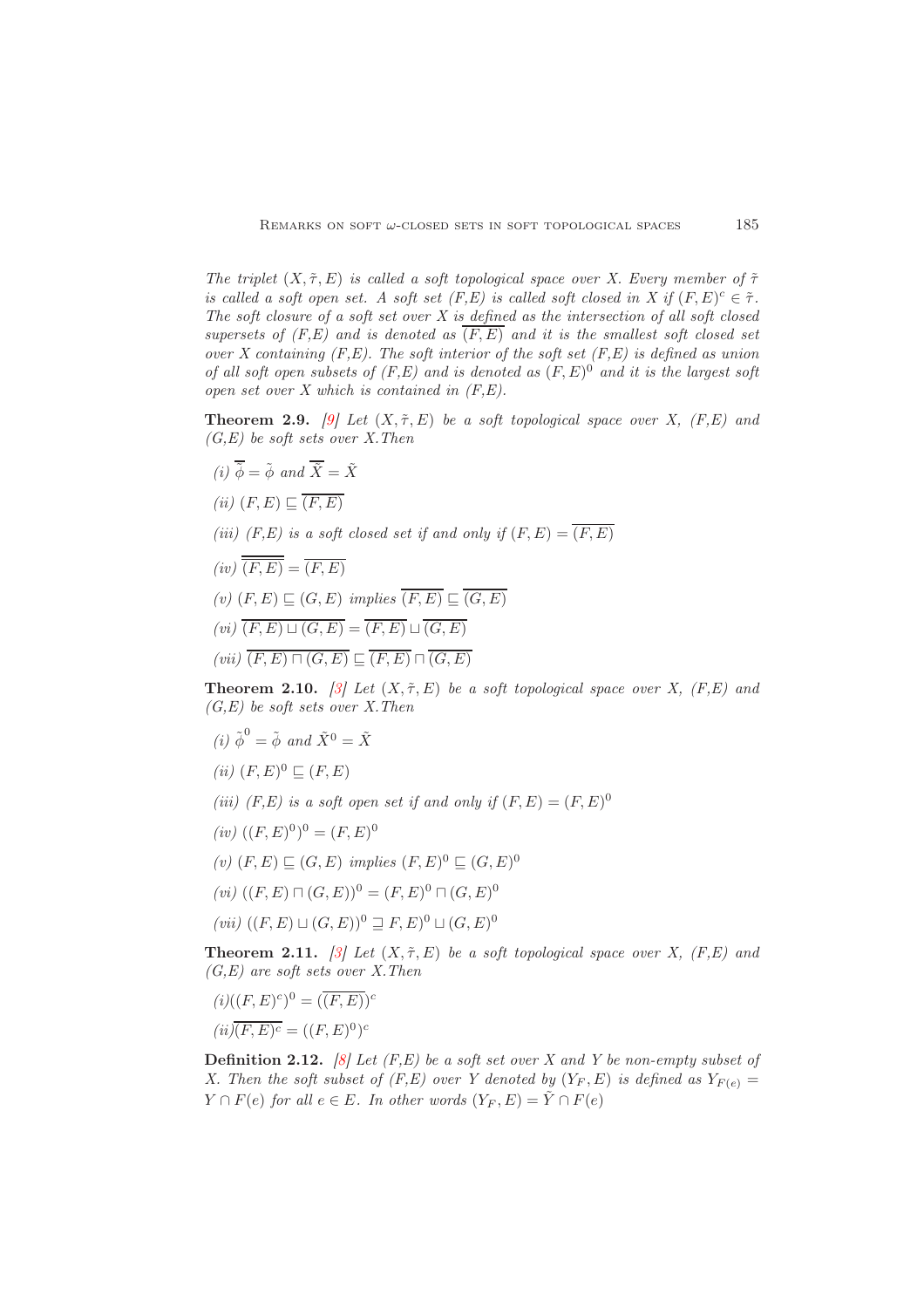**Definition 2.13.** [\[8\]](#page-9-2) Let  $(X, \tilde{\tau}, E)$  be a soft topological space over X and Y be a nonempty subset of X. Then  $\tilde{\tau}_Y = \{(Y_F, E) : (F, E) \in \tilde{\tau}\}\$ is said to be the soft relative topology on Y and  $(Y, \tilde{\tau}_Y)$  is called a soft subspace of  $(X, \tilde{\tau})$ . In fact  $\tilde{\tau}_Y$  is a soft topology on Y

**Theorem 2.14.** [\[9\]](#page-9-4) Let  $(Y, \tilde{\tau}_Y)$  be a soft subspace of a soft topological space  $(X, \tilde{\tau})$ and  $(F, E)$  be a soft set over X then

- (i)(F,E) is soft open in Y if and only if  $(F, E) = \tilde{Y} \sqcap (G, E)$  for some  $(G, E) \in \tilde{\tau}$
- $(ii)(F, E)$  is soft closed in Y if and only if  $(F, E) = \tilde{Y} \sqcap (G, E)$  for some soft closed  $set(G,E)$  in X.

**Proposition 2.15.** [\[8\]](#page-9-2) Let  $(A, E)$  and  $(G, E)$  are soft sets over X then

- (i)  $((A, E) \sqcup (G, E))^c = (F, E)^c \sqcap (G, E)^c$
- (ii)  $((A, E) \sqcap (G, E))^c = (F, E)^c \sqcup (G, E)^c$

**Definition 2.16.** [\[9\]](#page-9-4) Let  $(X, \tilde{\tau}, E)$  be a soft topological space.

(i) A family  $\mathfrak{C} = \{(F_i, E) : i \in I\}$  of soft open sets in X is called a soft open cover of X, if  $\Box_{i\in I}(F_i,E)=\tilde{X}$ . A finite subfamily of soft open cover of  $\mathfrak C$  of X is called a finite sub cover of  $X$ , it it is also a soft open cover of  $X$ .

 $(ii)$ X is called soft compact if every soft open cover of X has a finite subcover.

**Definition 2.17.** [\[1\]](#page-9-5) Let  $(X, \tilde{\tau}, E)$  be a soft topological space,  $(F, E)$  and  $(G, E)$  are soft closed sets in X such that  $(F, E) \sqcap (G, E) = \phi$  If there exists soft open sets  $(A, E)$ and  $(B, E)$  such that  $(F, E) \sqsubseteq (A, E), (G, E) \sqsubseteq (B, E)$  and  $(A, E) \sqcap (B, E) = \phi$ , then X is called a soft normal space.

**Theorem 2.18.** [\[10\]](#page-9-10) Let(X,  $\tilde{\tau}$ , E) be a soft topological space If (F, E) is a soft closed set in  $X$ , then  $(F, E)$  is soft compact.

**Definition 2.19.** [\[5\]](#page-9-8) Let  $(X, \tilde{\tau}, E)$  be a soft topological space over X.A soft set  $(F, E)$  is called a soft generalized closed if  $\overline{(F, E)} \sqsubseteq (G, E)$  whenever  $(F, E) \sqsubseteq (G, E)$ and  $(G, E)$  is soft open in X.

**Theorem 2.20.** [\[3\]](#page-9-6) A soft subset  $(A, E)$  in a soft topological space is soft semi-open if and only if  $(A, E) \sqsubseteq (A, E)^0$ .

**Theorem 2.21.** [\[3\]](#page-9-6) Let  $\{(A_{\alpha}, E)\}_{{\alpha \in \Delta}}$  be a collection of soft semi open sets in a soft topological space. Then  $\bigcup_{\alpha \in \Delta}(A_{\alpha}, E)$  is soft semi open.

**Definition 2.22.** [\[3\]](#page-9-6) A soft set in a soft topological space is said to be soft semi closed if its relative complement is soft semi open.

**Theorem 2.23.** [\[3\]](#page-9-6) A soft subset  $(B, E)$  in a soft topological space is soft semi closed if and only if  $(\overline{(B, E)}^0) \sqsubseteq (B, E)$ 

Remark 2.24. [\[3\]](#page-9-6) Every soft closed set in a soft topological space is soft semi closed. The converse is not true.

**Theorem 2.25.** [\[3\]](#page-9-6) Let  $\{(B_{\alpha}, E)\}_{\alpha \in \Delta}$  be a collection of soft semi closed sets in a soft topological space. Then  $\bigcap_{\alpha \in \Delta} (B_{\alpha}, E)$  is soft semi closed.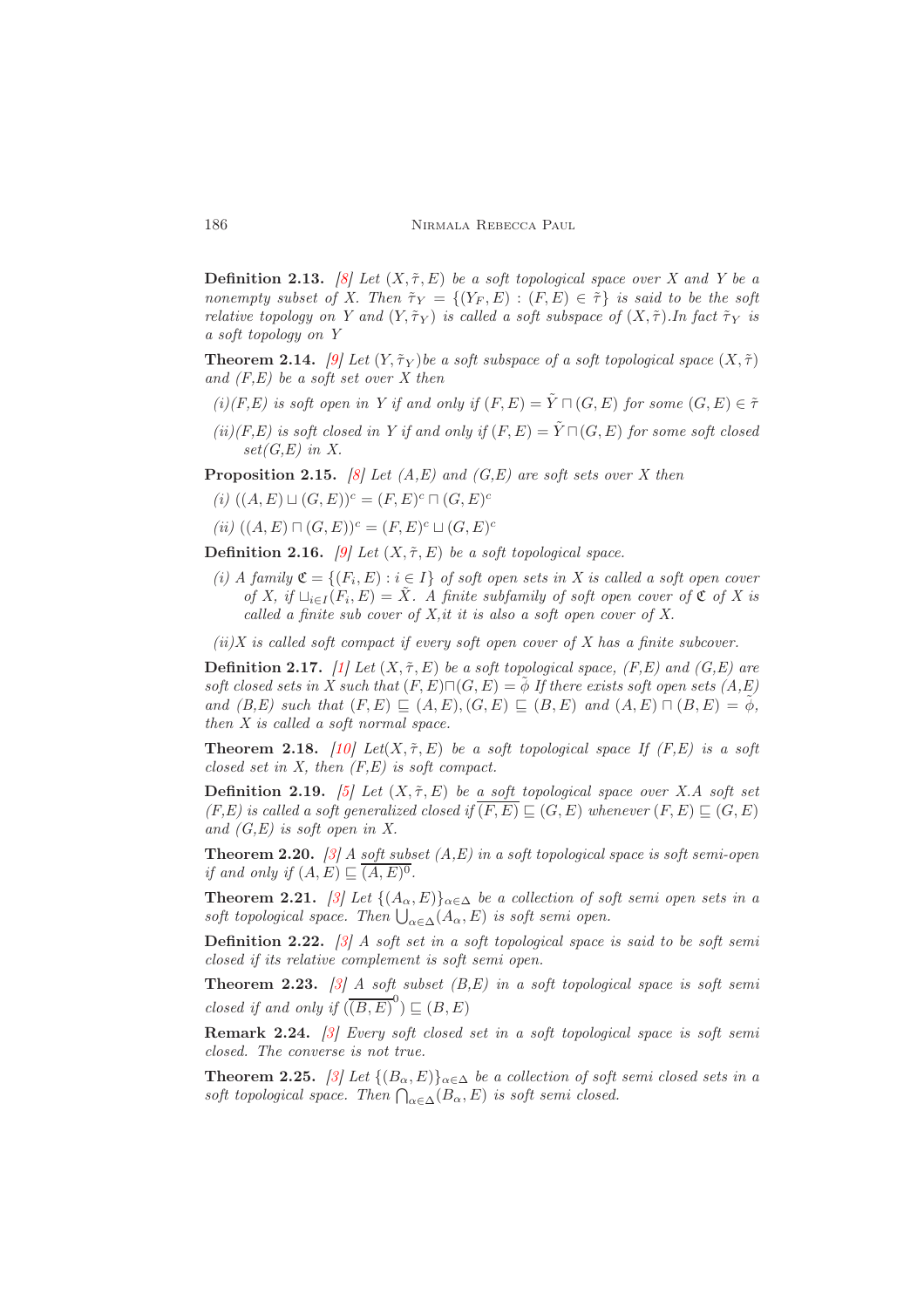# 3. soft  $\omega$ -closed sets

<span id="page-4-0"></span>In this section soft  $\omega$ -closed set is introduced and some of its basic properties are derived. The necessary and sufficient condition for a soft set to be soft  $\omega$ -closed is stated and proved.

**Definition 3.1.** A soft set  $(A, E)$  is called soft w-closed in a soft topological space  $(X, \tilde{\tau}, E), \text{ if } (A, E) \sqsubseteq (G, E) \text{ whenever } (A, E) \sqsubseteq (G, E) \text{ and } (G, E) \text{ is soft semi-open}$ in X.

**Proposition 3.2.** Every soft closed is soft  $\omega$ -closed.

Proof: Let (F,E) be a soft closed set and (G,E) be a soft semi-open set in X containing (F,E). Then  $\overline{(F,E)} = (F, E) \sqsubset (A, E)$ . Hence (F,E) is soft  $\omega$ -closed.  $\Box$ 

Remark 3.3. The converse of the proposition 3.2 is not true.

**Example 3.4.** Let  $X = \{x, y, z\}$ ,  $E = \{a, b\}$  The soft set  $(F, E)$  is defined as  $F(a) = \{x\}, F(b) = \{y\}$  and the soft set  $(G, E)$  is defined as  $G(a) = \{x, y\}, G(b) =$  $\{y, z\}$  and  $\tilde{\tau} = \{\tilde{\phi}, \tilde{X}, (F, E), (G, E)\}.$  The soft set  $(H, E)$  defined by  $H(a) =$  $\{z\}, H(b) = \{\phi\}$  is soft w-closed but not soft closed.

**Proposition 3.5.** Every soft  $\omega$ -closed set is soft q-closed.

**Proof:** Let  $(H,E)$  be a soft  $\omega$ -closed set and  $(U,E)$  be a soft open set containing(H,E). Since every soft open set is soft semi-open,  $(H, E) \sqsubseteq (U, E)$ . Hence  $(H, E)$ is soft  $\omega$ -closed.  $\Box$ 

Remark 3.6. The converse of the proposition 3.5 is not true.

**Example 3.7.** Let  $X = \{x, y, z\}$ ,  $E = \{a, b\}$  The soft set  $(F, E)$  is defined as  $F(a) = \{x\}, F(b) = \{y\}$  and the soft set  $(G, E)$  is defined as  $G(a) = \{x, y\}, G(b) =$  $\{y, z\}$  and  $\tilde{\tau} = \{\tilde{\phi}, \tilde{X}, (F, E), (G, E)\}.$  The soft set  $(H, E)$  defined by  $H(a) =$  ${x, z}$ ,  $H(b) = {x, y}$  is soft g-closed but not soft w-closed.

**Theorem 3.8.** If  $(A, E)$  and  $(B, E)$  are soft  $\omega$ -closed sets then  $(A, E) \sqcup (B, E)$  is also soft ω-closed.

**Proof:** Let (U,E) be a soft semi-open set containing  $(A, E) \sqcup (B, E)$ . Then  $(A, E) \sqsubseteq$  $(U, E)$  and  $(B, E) \sqsubset (U, E)$ . Since  $(A, E)$  and  $(B, E)$  are soft  $\omega$ -closed sets  $\overline{(A, E)} \sqsubset$  $(U, E), (B, E) \sqsubset (U, E)$ . Hence  $(A, E) \sqcup (B, E) = (A, E) \sqcup (B, E) \sqsubset (U, E)$ .

**Proposition 3.9.** If  $(A, E)$  is soft w-closed and  $(A, E) \subseteq (B, E) \subseteq (A, E)$  then  $(B,E)$  is also soft w-closed.

**Proof:** Suppose  $(A, E)$  is soft  $\omega$ -closed and  $(A, E) \sqsubset (B, E) \sqsubset (A, E)$ . Let  $(B, E) \sqsubset$  $(U, E)$  and  $(U, E)$  be soft semi-open, then  $(A, E) \sqsubseteq (U, E)$ . Since  $(A, E)$  is soft  $\omega$ closed,  $\overline{(A, E)} \sqsubseteq (U, E)$  and  $\overline{(B, E)} \sqsubseteq \overline{(A, E)} \sqsubseteq (U, E)$ . Hence  $(B, E)$  is soft  $\omega$ -closed.  $\Box$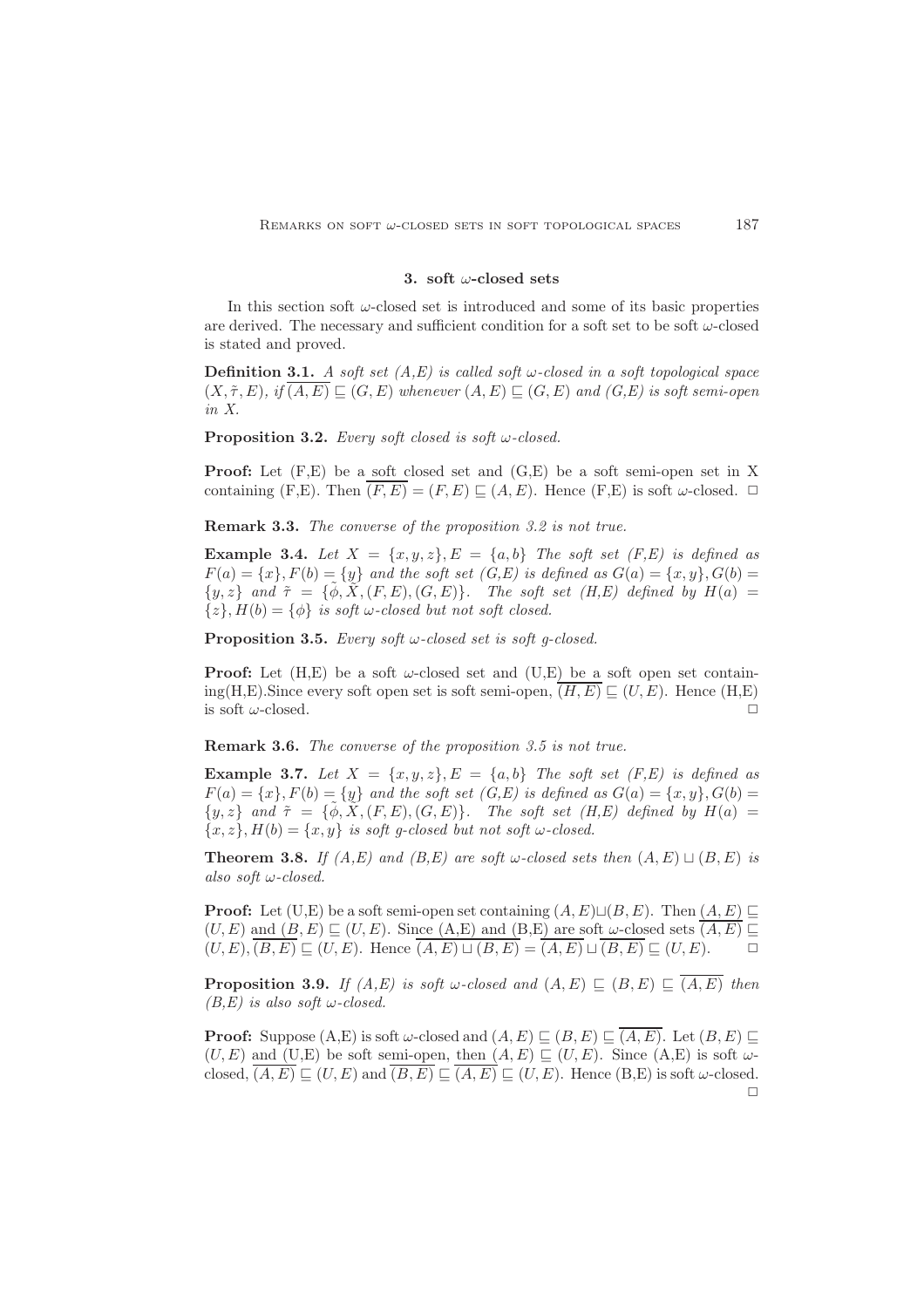**Theorem 3.10.** If a set  $(A, E)$  is soft w-closed in X then  $\overline{(A, E)} - (A, E)$  contains only null soft closed set.

**Proof:** Suppose  $(A, E)$  is soft  $\omega$ -closed in X and  $(F, E)$  be a soft closed set such that  $(F, E) \sqsubset \overline{(A, E)} - (A, E)$  Since  $(F, E)$  is soft closed its relative complement is soft open  $(G, E) \subseteq (A, E)^c$ . Thus  $(A, E) \subseteq (F, E)^c$ . Consequently  $\overline{(A, E)} \subseteq (F, E)^c$ . Therefore  $(F, E) \sqsubseteq (\overline{(A, E)})^c$ . Hence  $(F, E) = \phi$  and thus  $\overline{(A, E)} - (A, E)$  contains only null soft closed set.  $\Box$ 

**Theorem 3.11.** A soft set  $(A, E)$  is soft w-closed if and only if  $\overline{(A, E)} - (A, E)$ contains only null soft semi-closed set.

**Proof:** Suppose that  $(A, E)$  is soft  $\omega$ -closed in X let  $(F, E)$  be a soft semi-closed set such that  $(F, E) \sqsubseteq (A, E) - (A, E)$ . Since  $(F, E)$  is soft semi-closed its relative complement is soft semi-open with  $(F, E) \subseteq (A, E)^c$ . Thus  $(A, E) \subseteq (F, E)^c$ . Consequently  $\overline{(A, E)} \sqsubseteq (F, E)^c$ . Therefore  $(F, E) \sqsubseteq (\overline{(A, E)})^c$ . Hence  $(F, E) = \phi$ and thus  $(A, E) - (A, E)$  contains only null soft semi-closed set..

Conversely suppose that  $\overline{(A, E)} - (A, E)$  contains only null soft semi-closed set. Let  $(A, E) \sqsubset (G, E)$  and  $(G, E)$  be soft semi-open. If  $(A, E)$  is not a subset of  $(G, E)$ then  $\overline{(A, E)} \sqcap (G, E)^c$  is a non null soft semi-closed subset of  $\overline{(A, E)} - (A, E)$ (since any soft closed set is soft semi-closed and arbitrary intersection of soft semi-closed sets is soft semi-closed set [\[3\]](#page-9-6)) which is a contradiction. Thus  $\overline{(A, E)} \sqsubseteq (G, E)$  and hence  $(A, E)$  is soft  $\omega$ -closed.

**Theorem 3.12.** If  $(A, E)$  is soft semi-open and soft w-closed then  $(A, E)$  is soft closed.

**Proof:** Since  $(A, E)$  is soft semi-open and soft  $\omega$ -closed, $\overline{(A, E)} \subseteq (A, E)$ . Hence  $(A, E)$  is soft closed.  $\square$ 

**Definition 3.13.** The intersection of all soft semi open sets containing  $(A, E)$  is called the semi-kernel of  $(A, E)$  and is denoted as sker $(A, E)$ .

**Theorem 3.14.** A soft set  $(A,E)$  of a soft topological space X is soft w-closed if and only if  $\overline{(A, E)} \sqsubset sker(A, E)$ .

**Proof:** The first part follows from the definition of  $\text{sker}(A,E)$ . Conversely let  $(A, E) \sqsubset sker(A, E)$ . If (U,E) is any soft semi-open set containing (A,E), then  $\overline{(A, E)} \sqsubseteq sker(A, E) \sqsubseteq (U, E)$ . Therefore  $(A, E)$  is soft  $\omega$ -closed.  $\Box$ 

**Theorem 3.15.** Let  $(A, E)$  be a soft  $\omega$ -closed set in X. Then  $(A, E)$  is soft closed if and only if  $\overline{(A, E)} - (A, E)$  is soft semi-closed.

**Proof:** Suppose  $(A, E)$  is soft  $\omega$ -closed which is also soft closed. Then  $\overline{(A, E)}$  =  $(A, E)$  and so  $\overline{(A, E)} - (A, E) = \tilde{\phi}$  which is soft semi-closed.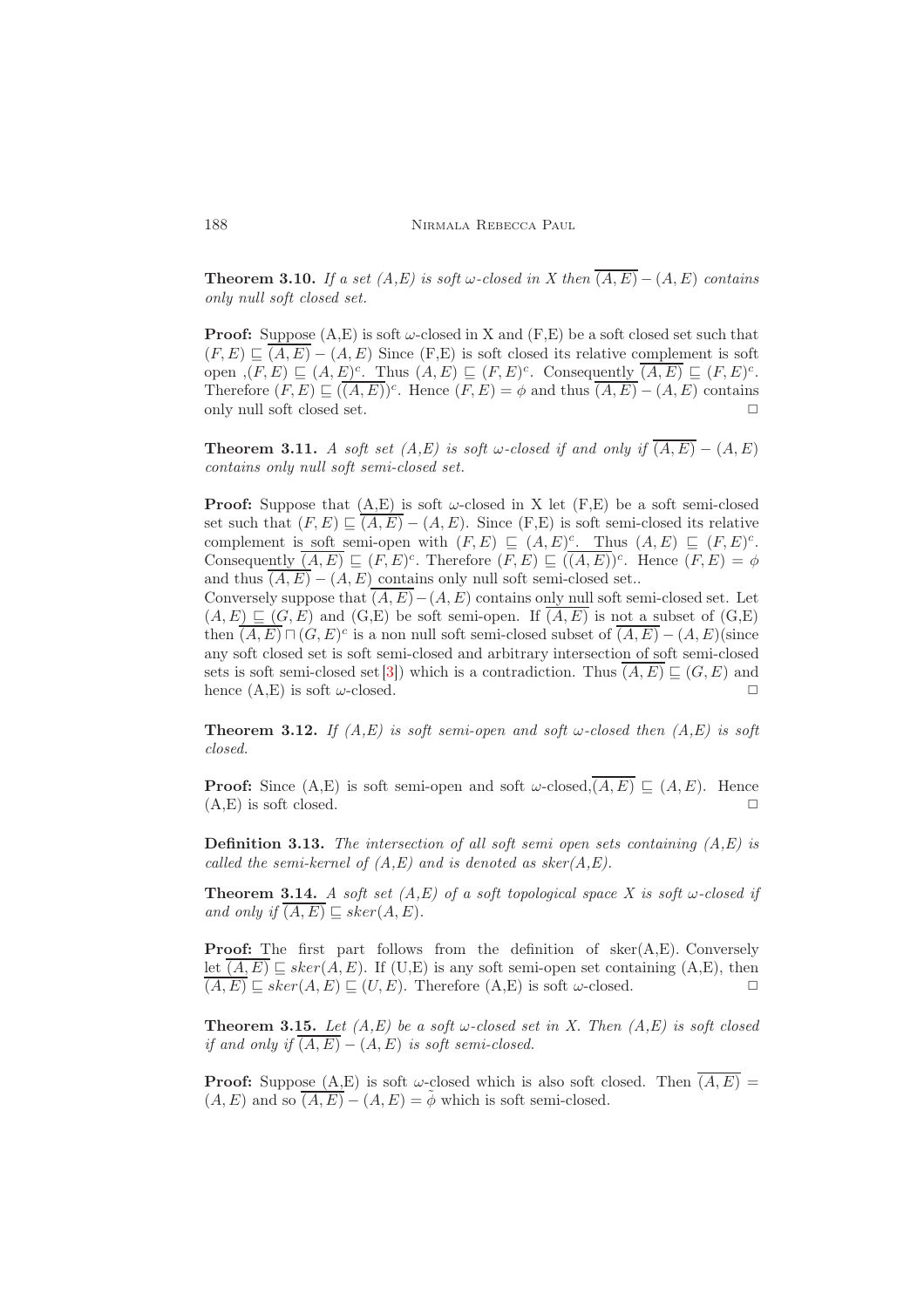Conversely since (A,E) is soft  $\omega$ -closed the by theorem 3.11  $\overline{(A, E)} - (A, E)$  contains no non null soft semi-closed. But  $\overline{(A, E)}$  – $(A, E)$  is soft semi-closed set. This implies that  $\overline{(A, E)} - (A, E) = \tilde{\phi}$ . That is  $\overline{(A, E)} = (A, E)$ . Hence  $(A, E)$  is soft closed.  $\Box$ 

**Theorem 3.16.** Let  $(X, \tilde{\tau}, E)$  be a soft topological space and  $Y \subseteq Z \subseteq X$  be nonempty subsets of X. If  $\tilde{Y}$  is a soft w-closed set relative to  $(Z, \tilde{\tau}_Z)$  and  $\tilde{Z}$  is a soft ω-closed set relative to  $(X, \tilde{\tau})$ , then  $\tilde{Y}$  is soft ω-closed relative to  $(X, \tilde{\tau})$ 

**Proof:** Let  $\tilde{Y} \sqsubseteq (F, E)$ ,  $(F, E)$  is soft semi-open in X. Since Y is a subset of Z ,  $\tilde{Y} \sqsubseteq \tilde{Z}$  then  $\overline{\tilde{Y}} \subseteq \tilde{Z} \cap (F, E)$ . Since  $\tilde{Y}$  is soft  $\omega$ -closed relative to  $(Z, \tilde{\tau}_Z)$  and  $\tilde{Z} \sqcap (F, E)$  is a soft semi-open set in  $(Z, \tilde{\tau}_Z), \tilde{Y}_Z \sqsubseteq \tilde{Z} \sqcap (F, E)$  where  $\tilde{Y}_Z$  represents the soft closure of  $\tilde{Y}$  with respect to the relative topology  $(Z, \tilde{\tau}_Z)$ . It follows that  $\overline{\tilde{Y}} \sqcap \tilde{Z} \sqsubseteq \tilde{Z} \sqcap (F, E)$  and  $\overline{\tilde{Y}} \sqcap \tilde{Z} \sqsubseteq (F, E)$ . Hence  $\tilde{Z} \sqcap [\overline{\tilde{Y}} \sqcup (\overline{\tilde{Y}})^c] \sqsubseteq (F, E) \sqcap (\overline{\tilde{Y}})^c$  i.e  $\tilde{Z} \sqcap \tilde{X} \sqsubseteq (F, E) \sqcup (\overline{\tilde{Y}})^c$ . Since Z is subset of X,  $\tilde{Z} \sqsubseteq \tilde{X}$ . So  $\tilde{Z} \sqsubseteq (F, E) \sqcup (\overline{\tilde{Y}})^c$  and  $(F, E) \sqcup (\overline{\widetilde{Y}})^c$  is soft semi-open in X. Since  $\widetilde{Z}$  is soft  $\omega$ -closed set relative to X and  $\overline{\tilde{Y}} \sqsubseteq \overline{\tilde{Z}}, \overline{\tilde{Y}} \sqsubseteq (F, E) \sqcup ((\overline{\tilde{Y}})^c$ . Therefore  $\overline{\tilde{Y}} \sqsubseteq (F, E)$  since  $\overline{\tilde{Y}} \sqcap (\overline{\tilde{Y}})^c = \tilde{\phi}$ .

Corollary 3.17. If  $(A, E)$  is a soft w-closed set and  $(F, E)$  is a soft closed set in X then  $(A, E) \sqcap (F, E)$  is soft w-closed set in X.

**Proof:**  $(A, E) \sqcap (F, E)$  is a soft closed set in  $(A, E)$ . By the Theorem 3.16  $(A, E) \sqcap (F, E)$  is soft  $\omega$  closed in X.

 $\Box$ 

**Theorem 3.18.** Let  $(X, \tilde{\tau}, E)$  be a soft topological space and  $Y \subseteq X$ , (F.E) be a soft set in Y such that it is  $\omega$ -closed in X. Then  $(F.E)$  is soft  $\omega$ -closed relative to  $(Y, \tilde{\tau}_Y)$ 

**Proof:** Let  $(F, E) \subseteq \tilde{Y} \sqcap (G, E)$  and  $(G, E)$  is soft semi-open in X. Then  $(F, E) \sqsubseteq$  $(G, E)$  and hence  $(F, E) \sqsubseteq (G, E)$  Hence  $\widetilde{Y} \sqcap \overline{(F, E)} \sqsubseteq \widetilde{Y} \sqcap (G, E)$ 

**Theorem 3.19.** In a soft topological space  $SSO(X) = SC(X)$  if and only if evry soft set over X is a soft  $\omega$ -closed set in X. SSO(X) represents the collection of all soft semi-open sets in  $X$  and  $SC(X)$  represents the collection of all soft closed sets in X.

**Proof:** Suppose that  $SSO(X)=SC(X)$ . Let  $(A, E)$  be a soft set of X such that  $(A, E) \subseteq (G, E)$  where  $(G, E) \in SSO(X)$ . Then  $\overline{(G, E)} = (G, E)$ . Also  $\overline{(A, E)} \subseteq$  $\overline{(G, E)} \subseteq (G, E)$ . Hence  $(A, E)$  is soft  $\omega$ -closed. Conversely suppose that every subset of X is soft  $\omega$ -closed.Let  $(G, E) \in SSO(X)$  Since  $(G, E) \sqsubseteq (G, E), (G, E) \sqsubseteq$  $(G, E)$  Thus  $(G, E) = (G, E)$  and  $(G, E) \in SC(X)$ . Therefore  $SSO(X) \sqsubset SC(X)$ . If  $(G, E) \in SC(X)$  then  $(G, E)^c$  is soft open and hence soft semi-open. Therefore  $(G, E)^c \in (SC(X))^{c} \subseteq SC(X)$  and hence  $(G, E) \in SSO(X)$ . Thus  $SSO(X) =$  $SC(X)$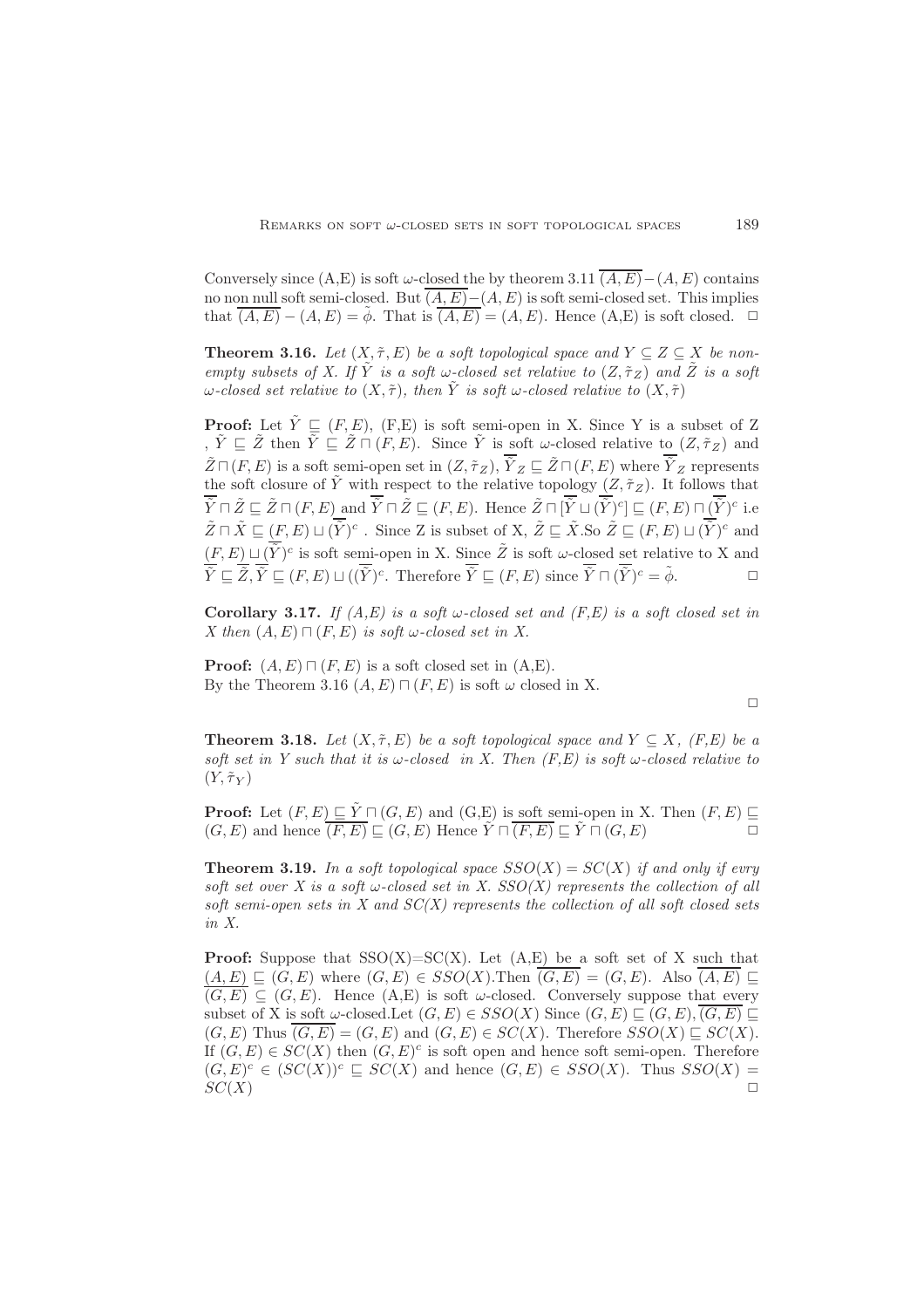#### 4. soft  $\omega$ -open sets

<span id="page-7-0"></span>**Definition 4.1.** A soft set  $(A, E)$  is called a soft  $\omega$ -open in a soft topological space  $(X, \tilde{\tau}, E)$  if the relative complement of  $(A, E)$  is soft w-closed in X.

**Theorem 4.2.** A soft set  $(A, E)$  is soft  $\omega$ -open if and only if  $(F, E) \subseteq (A, E)^0$ whenever  $(F,E)$  is soft semi-closed and  $(F, E) \sqsubset (A, E)$ 

**Proof:** Let  $(A, E)$  be a soft  $\omega$ -open set in X. Let  $(F, E)$  be soft semi-closed set such that  $(F, E) \subseteq (A, E)$ . Then  $(A, E)^c \subseteq (F, E)^c$  where  $(F, E)^c$  is soft semiopen. $(A, E)^c$  is soft  $\omega$ -closed implies that  $\overline{(A, E)^c} \subseteq (F, E)^c$  i.e.  $((A, E)^0)^c \subseteq$  $(F, E)^c$ . That is  $(F, E) \sqsubseteq (A, E)^0$ .

Conversely Suppose (F,E) is soft semi-closed and  $(F, E) \sqsubseteq (A, E)$ . Also  $(F, E) \sqsubseteq$  $(A, E)^0$ . Let  $(U, E)^c \subseteq (A, E)$  where  $(U, E)^c$  is soft semi-closed. By hypothesis  $(U, E)^c \sqsubseteq (A, E)^0$ . That is  $((A, E)^0)^c \sqsubseteq (U, E)$ . i.e.  $\overline{(A, E)^c} \sqsubseteq (U, E)$ . This implies that  $(A, E)^c$  is soft  $\omega$ -closed. Hence  $(A, E)$  is soft  $\omega$ -open.

**Theorem 4.3.** If  $(A, E)^0 \subseteq (B, E) \subseteq (A, E)$  and  $(A, E)$  is soft w-open then B is soft ω-open.

**Proof:**  $(A, E)^0 \subseteq (B, E) \subseteq (A, E)$  implies  $(A, E)^c \subseteq (B, E)^c \subseteq (A, E)^c$  and  $(A, E)^c$  is soft w-closed. By the proposition 3.9  $(B, E)^c$  is soft w-closed. Hence  $(B,E)$  is soft  $\omega$ -open.

**Theorem 4.4.** If  $(A, E)$  and  $(B, E)$  are soft  $\omega$ -open in X then  $(A, E) \sqcap (B, E)$  is also soft ω-open.

**Proof:** Since  $(A, E)$  and  $(B, E)$  are soft  $\omega$ -open their relative complements are soft  $ω$ -closed sets and by the Theorem 3.8( $A, E$ )<sup>c</sup>  $□$  ( $B, E$ )<sup>c</sup> is soft  $ω$ -closed. Hence by The proposition 2.15  $(A, E) \sqcap (B, E)$  is soft  $\omega$ -open.

**Theorem 4.5.** A soft set  $(A, E)$  is soft w-open in X if and only if  $(G, E) = \tilde{X}$ whenever  $(G, E)$  is soft semi-open and  $(A, E)^{\hat{0}} \sqcup (A, E)^c \sqsubseteq (G, E)$ .

**Proof:** Let  $(A, E)$  is soft  $\omega$ -open and  $(G, E)$  is soft semi-open with  $(A, E)^0 \sqcup (A, E)^c \sqsubseteq$  $(G, E)$ . Therefore  $(G, E)^c \subseteq ((A, E)^0)^c \cap ((A, E)^c)^c = \overline{(A, E)^c} - (A, E)^c$ . Since  $(A, E)^c$  is soft  $\omega$ -closed and  $(G, E)^c$  is soft semi-closed by the Theorem 3.11  $(G, E)^c = \tilde{\phi}$ . Therefore  $(G, E) = \tilde{X}$ .

Conversely suppose that  $(F, E)$  is soft semi-closed and  $(F, E) \sqsubseteq (A, E)$ . Then  $(A, E)^0 \sqcup (A, E)^c \sqsubseteq (A, E)^0 \sqcup (F, E)^c = \tilde{X}$ . It follows that  $(F, E) \sqsubseteq (A, E)^0$ . Therefore  $(A, E)$  is soft  $\omega$ -open by The theorem 4.2.

**Theorem 4.6.** Let  $(X, \tilde{\tau}, E)$  be a soft topological space and  $Y \subseteq Z \subseteq X$  are non empty subsets of X. If  $\tilde{Y}$  is is a soft  $\omega$ -open set relative to  $(Z, \tilde{\tau}_Z)$  and  $\tilde{Z}$  is a soft ω-open set relative to X, then  $\tilde{Y}$  is soft ω-open relative to X.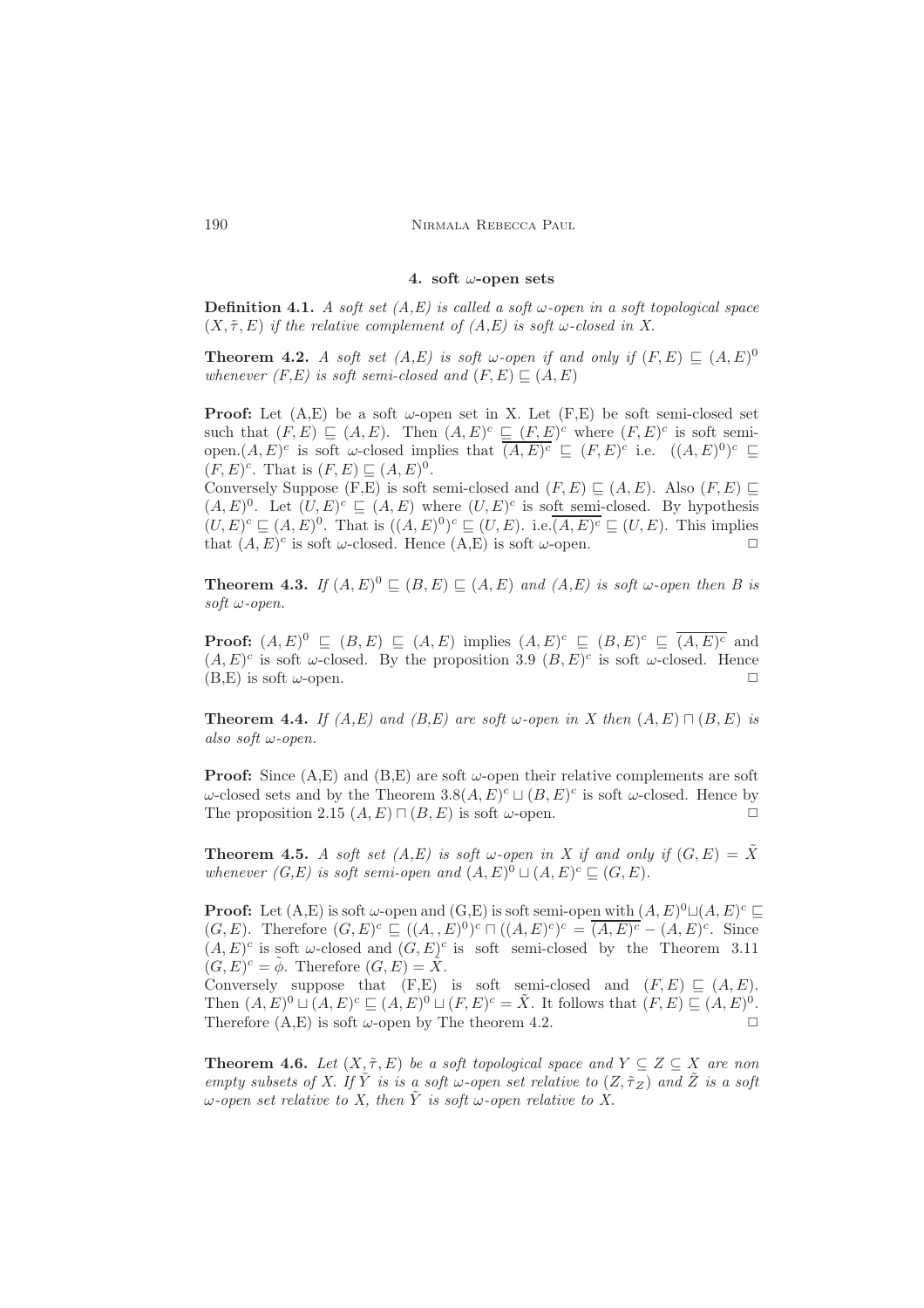**Proof:** Let  $(F, E)$  be a soft semi-closed set in X and  $(F, E) \sqsubseteq \tilde{Y}$ . Then  $(F, E) \sqcap \tilde{Z}$ is soft semi-closed set relative to  $(Z, \tilde{\tau}_Z)$ . But in  $\tilde{Y}$  is is a soft  $\omega$ -open set relative to  $(Z, \tilde{\tau}_Z)$ , then  $(F, E) \subseteq (A, E)_Z^0$ , where  $(A, E)_Z^0$  is the soft open set relative to  $(Z, \tilde{\tau}_Z), (F, E) \sqsubseteq (G, E) \cap \tilde{Z} \sqsubseteq (A, E)$ . Since  $\tilde{Z}$  is soft  $\omega$ -open relative to X,  $(F, E) \sqsubseteq (\tilde{Z})^0 \sqsubseteq \tilde{Z}$ . Therefore  $(F, E) \sqsubseteq (\tilde{Z})^0 \sqcap (G, E) \sqsubseteq \tilde{Z} \sqcap (G, E) \sqsubseteq \tilde{Y}$ . It follows that  $(F, E) \subseteq (\tilde{Y})^0$ . Hence then  $\tilde{Y}$  is soft  $\omega$ -open relative to X.

**Theorem 4.7.** A soft set  $(A, E)$  is soft w-closed if and only if  $\overline{(A, E)} - (A, E)$  is soft  $\omega$ -open.

**Proof:** Suppose that  $(A, E)$  is soft  $\omega$ -closed. Let  $(F, E) \subseteq \overline{(A, E)} - (A, E)$  where (F,E) is soft semi-closed. By the Theorem 3.11  $(F, E) = \phi$ . Therefore  $(F, E) \square$  $(\overline{(A,E)} - (A,E))^0$ . By the Theorem 4.2  $\overline{(A,E)} - (A,E)$  is soft  $\omega$ -open. Conversely let  $(A, E) \sqsubset (G, E)$  where  $(G, E)$  is a soft semi-open set. Then  $\overline{(A, E)} \sqcap$  $(G, E)^c \subseteq \overline{(A, E)} \sqcap (A, E)^c = \overline{(A, E)} - (A, E)$ . Since  $\overline{(A, E)} \sqcap (G, E)^c$  is soft semi closed and  $\overline{(A, E)} - (A, E)$  is soft  $\omega$ -open, it follows by the Theorem 4.2  $\overline{(A, E)}$   $\Box$  $(G, E)^c \sqsubseteq ((\overline{A, E}) \sqcap (A, E)^c)^0 = ((\overline{A, E}) - (A, E))^0 = \tilde{\phi}$ . Hence  $(A, E)$  is soft  $\omega$ -closed.  $\square$ 

Theorem 4.8. For a soft subset of a soft topological space the following are equivalent.

(i)  $(A, E)$  is soft w-closed.

 $(ii)(\overline{A,E})$  –  $(A,E)$  contains only null soft semi-closed set.

(iii)  $\overline{(A, E)} - (A, E)$  is soft  $\omega$ -open.

<span id="page-8-0"></span>**Proof:** It follows from the theorems 3.11 and 4.7  $\Box$ 

### 5. Applications

**Theorem 5.1.** Let  $(X, \tilde{\tau}, E)$  be a soft compact topological space .If(A,E) is a soft  $\omega$ -closed set in X then  $(A, E)$  is soft compact.

**Proof:** Let  $\mathfrak{C} = \{(F_i, E) : i \in I\}$  be a soft open cover of  $(A, E)$ . Since  $(A, E)$  is soft  $\omega$ -closed,  $(A, E) \sqsubseteq \sqcup_{i \in I} (F_i, E)$ . From the Theorem 2.18  $(A, E)$  is soft compact and hence  $(A, E) \subseteq (A, E) \subseteq ((F_1, E) \sqcup (F_2, E) \dots (F_n, E))$  where  $(F_i, E) \in \mathfrak{C}$  for  $i = 1, 2, \ldots n$ . Hence  $(A, E)$  is soft compact.

**Theorem 5.2.** Let  $(X, \tilde{\tau}, E)$  be a soft topological space. Y be a nonempty subset of X and if Y be a soft w-closed set in X then  $(Y, \tilde{\tau_Y})$  is soft normal.

**Proof:** Let  $(A, E)$  and  $(B, E)$  be soft closed sets in X and  $(\tilde{Y} \sqcap (A, E)) \sqcap (\tilde{Y} \sqcap$  $(B, E)) = \tilde{\phi}$  This implies that  $\tilde{Y} \sqsubseteq ((A, E) \sqcap (B, E))^c \in \tilde{\tau}$  and hence  $\overline{\tilde{Y}} \sqsubseteq ((A, E) \sqcap$  $(B, E)^c$ . Thus  $(\overline{\tilde{Y}} \sqcap (A, E)) \sqcap (\overline{\tilde{Y}} \sqcap (B, E)) = \tilde{\phi}$ . Since X is soft normal there